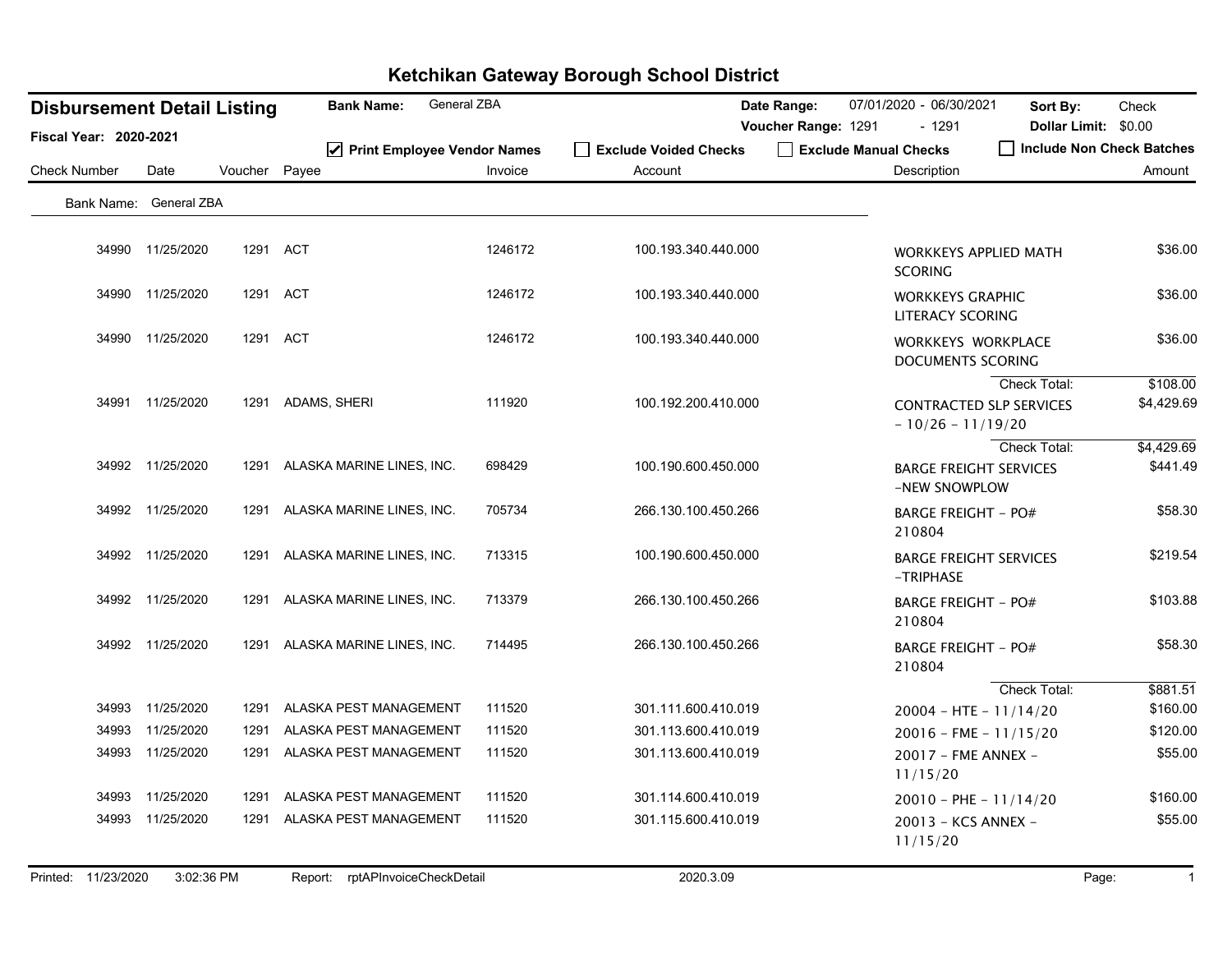|                        | <b>Bank Name:</b><br><b>Disbursement Detail Listing</b> |         |                                  | <b>General ZBA</b> |                       | Date Range:         | 07/01/2020 - 06/30/2021                                | Sort By:                  | Check                  |
|------------------------|---------------------------------------------------------|---------|----------------------------------|--------------------|-----------------------|---------------------|--------------------------------------------------------|---------------------------|------------------------|
| Fiscal Year: 2020-2021 |                                                         |         |                                  |                    |                       | Voucher Range: 1291 | - 1291                                                 | Dollar Limit: \$0.00      |                        |
|                        |                                                         |         | ☑ Print Employee Vendor Names    |                    | Exclude Voided Checks |                     | Exclude Manual Checks                                  | Include Non Check Batches |                        |
| <b>Check Number</b>    | Date                                                    | Voucher | Payee                            | Invoice            | Account               |                     | Description                                            |                           | Amount                 |
| 34993                  | 11/25/2020                                              | 1291    | ALASKA PEST MANAGEMENT           | 111520             | 301.115.600.410.019   |                     | $20006 - KCS - 11/14/20$                               |                           | \$65.00                |
|                        | 34993 11/25/2020                                        | 1291    | ALASKA PEST MANAGEMENT           | 111520             | 301.116.600.410.019   |                     | $20007 - TSAS - 11/14/20$                              |                           | \$65.00                |
|                        | 34993 11/25/2020                                        | 1291    | ALASKA PEST MANAGEMENT           | 111520             | 301.116.600.410.019   |                     | 20019 - TSAS ANNEX -<br>11/15/20                       |                           | \$55.00                |
| 34993                  | 11/25/2020                                              | 1291    | ALASKA PEST MANAGEMENT           | 111520             | 301.120.600.410.019   |                     | $20014 - KHS - 11/15/20$                               |                           | \$450.00               |
| 34993                  | 11/25/2020                                              | 1291    | ALASKA PEST MANAGEMENT           | 111520             | 301.120.600.410.019   |                     | $20002 - SMS - 11/14/20$                               |                           | \$325.00               |
|                        | 34993 11/25/2020                                        |         | 1291 ALASKA PEST MANAGEMENT      | 111520             | 301.130.600.410.019   |                     | DISINFECTING TREATMENTS<br>- 19999 - KIC TRIBAL        |                           | \$40.00                |
|                        | 34993 11/25/2020                                        | 1291    | ALASKA PEST MANAGEMENT           | 111520             | 301.139.600.410.019   |                     | $20003 - RHS - 11/14/20$                               |                           | \$55.00                |
| 34993                  | 11/25/2020                                              | 1291    | ALASKA PEST MANAGEMENT           | 112020             | 301.111.600.410.019   |                     | $20129 - HTE - 11/21/20$                               |                           | \$160.00               |
| 34993                  | 11/25/2020                                              | 1291    | ALASKA PEST MANAGEMENT           | 112020             | 301.113.600.410.019   |                     | $20144$ - FME - $11/22/20$                             |                           | \$120.00               |
|                        | 34993 11/25/2020                                        | 1291    | ALASKA PEST MANAGEMENT           | 112020             | 301.113.600.410.019   |                     | 20145 - FME ANNEX -<br>11/22/20                        |                           | \$55.00                |
| 34993                  | 11/25/2020                                              | 1291    | ALASKA PEST MANAGEMENT           | 112020             | 301.114.600.410.019   |                     | $20134 - PHE - 11/21/20$                               |                           | \$160.00               |
| 34993                  | 11/25/2020                                              | 1291    | ALASKA PEST MANAGEMENT           | 112020             | 301.115.600.410.019   |                     | 20135 - KCS ANNEX -<br>11/22/20                        |                           | \$55.00                |
| 34993                  | 11/25/2020                                              | 1291    | ALASKA PEST MANAGEMENT           | 112020             | 301.115.600.410.019   |                     | $20125 - KCS - 11/21/20$                               |                           | \$65.00                |
| 34993                  | 11/25/2020                                              | 1291    | ALASKA PEST MANAGEMENT           | 112020             | 301.116.600.410.019   |                     | $20126 - TSAS - 11/21/20$                              |                           | \$65.00                |
| 34993                  | 11/25/2020                                              | 1291    | ALASKA PEST MANAGEMENT           | 112020             | 301.116.600.410.019   |                     | 20139 - TSAS ANNEX -<br>11/22/20                       |                           | \$55.00                |
| 34993                  | 11/25/2020                                              | 1291    | ALASKA PEST MANAGEMENT           | 112020             | 301.120.600.410.019   |                     | $20127 - SMS - 11/21/20$                               |                           | \$325.00               |
| 34993                  | 11/25/2020                                              | 1291    | ALASKA PEST MANAGEMENT           | 112020             | 301.130.600.410.019   |                     | $20142 - KHS - 11/22/20$                               |                           | \$450.00               |
| 34993                  | 11/25/2020                                              | 1291    | ALASKA PEST MANAGEMENT           | 112020             | 301.130.600.410.019   |                     | <b>DISINFECTING TREATMENTS</b><br>- 20122 - KIC TRIBAL |                           | \$40.00                |
|                        | 34993 11/25/2020                                        | 1291    | ALASKA PEST MANAGEMENT           | 112020             | 301.139.600.410.019   |                     | $20128 - RHS - 11/21/20$                               |                           | \$55.00                |
|                        | 34994 11/25/2020                                        | 1291    | ALASKAN & PROUD-MILK ACCT 111020 |                    | 255.190.791.459.019   |                     | 10620-11099 - BOTTLE<br>WATER - 10/07/20               | Check Total:              | \$3,210.00<br>\$275.08 |
|                        | 34994 11/25/2020                                        | 1291    | ALASKAN & PROUD-MILK ACCT 111020 |                    | 255.190.791.460.019   |                     | 101220-11244 - MILK<br>PROGRAM - 10/12/20              |                           | \$2,587.50             |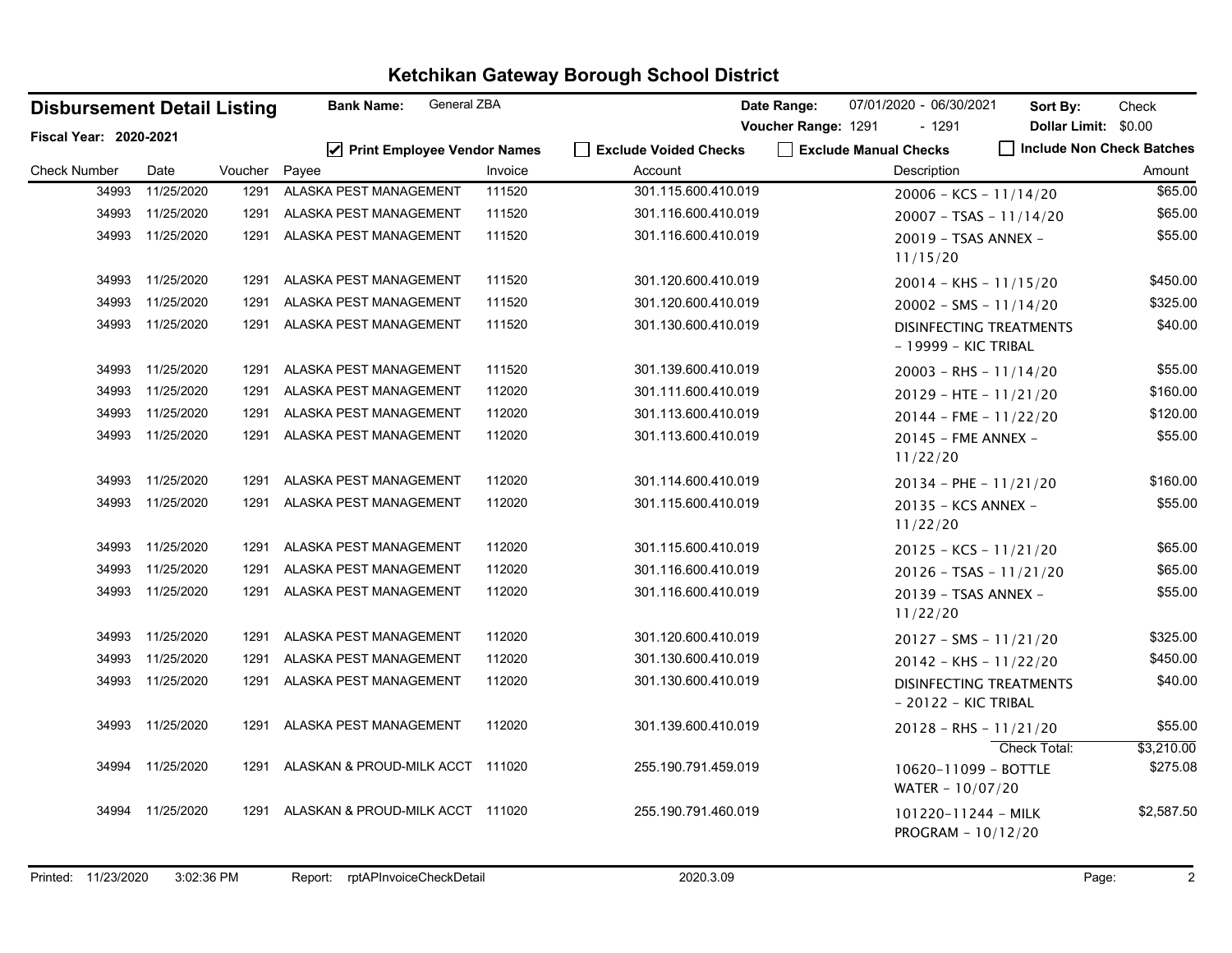| <b>Disbursement Detail Listing</b> |                  |         | General ZBA<br><b>Bank Name:</b>       |         |                                  | Date Range:         | 07/01/2020 - 06/30/2021                   | Sort By:                  | Check      |
|------------------------------------|------------------|---------|----------------------------------------|---------|----------------------------------|---------------------|-------------------------------------------|---------------------------|------------|
| <b>Fiscal Year: 2020-2021</b>      |                  |         |                                        |         |                                  | Voucher Range: 1291 | $-1291$                                   | Dollar Limit: \$0.00      |            |
| <b>Check Number</b>                | Date             | Voucher | ☑ Print Employee Vendor Names<br>Payee | Invoice | Exclude Voided Checks<br>Account |                     | Exclude Manual Checks<br>Description      | Include Non Check Batches | Amount     |
| 34994                              | 11/25/2020       | 1291    | ALASKAN & PROUD-MILK ACCT 111020       |         | 255.190.791.460.019              |                     | 101420-11294 - MILK<br>PROGRAM - 10/14/20 |                           | \$1,000.50 |
|                                    | 34994 11/25/2020 | 1291    | ALASKAN & PROUD-MILK ACCT 111020       |         | 255.190.791.460.019              |                     | 101920-1185 - MILK<br>PROGRAM - 10/19/20  |                           | \$1,483.50 |
|                                    | 34994 11/25/2020 |         | 1291 ALASKAN & PROUD-MILK ACCT 111020  |         | 255.190.791.460.019              |                     | 101920-12216 - MILK<br>PROGRAM - 10/19/20 |                           | \$586.50   |
|                                    | 34994 11/25/2020 | 1291    | ALASKAN & PROUD-MILK ACCT 111020       |         | 255.190.791.460.019              |                     | 102320-11354 - MILK<br>PROGRAM - 10/23/20 |                           | \$552.00   |
|                                    | 34994 11/25/2020 | 1291    | ALASKAN & PROUD-MILK ACCT 111020       |         | 255.190.791.460.019              |                     | 102520-11208 - MILK<br>PROGRAM - 10/25/20 |                           | \$1,656.00 |
|                                    | 34994 11/25/2020 | 1291    | ALASKAN & PROUD-MILK ACCT 111020       |         | 255.190.791.460.019              |                     | 103020-11304 - MILK<br>PROGRAM - 10/30/20 |                           | \$1,242.00 |
|                                    | 34994 11/25/2020 | 1291    | ALASKAN & PROUD-MILK ACCT 111020       |         | 255.190.791.460.019              |                     | 100220-11204 - MILK<br>PROGRAM - 10/02/20 |                           | \$207.00   |
|                                    | 34994 11/25/2020 | 1291    | ALASKAN & PROUD-MILK ACCT 111020       |         | 255.190.791.460.019              |                     | 100520-11250 - MILK<br>PROGRAM - 10/05/20 |                           | \$2,587.50 |
|                                    | 34994 11/25/2020 |         | 1291 ALASKAN & PROUD-MILK ACCT 111020  |         | 255.190.791.460.019              |                     | 100620-11099 - MILK<br>PROGRAM - 10/07/20 |                           | \$39.80    |
| 34994                              | 11/25/2020       | 1291    | ALASKAN & PROUD-MILK ACCT 111020-1     |         | 257.190.790.459.257              |                     | <b>BLACK PLUMS</b>                        |                           | \$604.00   |
| 34994                              | 11/25/2020       | 1291    | ALASKAN & PROUD-MILK ACCT 111020-1     |         | 257.190.790.459.257              |                     | MINI SWEET PEPPERS                        |                           | \$1,096.20 |
| 34994                              | 11/25/2020       | 1291    | ALASKAN & PROUD-MILK ACCT 111020-1     |         | 257.190.790.459.257              |                     | <b>RED BLUSH APPLES</b>                   |                           | \$302.40   |
| 34994                              | 11/25/2020       | 1291    | ALASKAN & PROUD-MILK ACCT 111020-2     |         | 257.190.790.459.257              |                     | <b>VALENCIA ORANGES</b>                   |                           | \$596.00   |
| 34994                              | 11/25/2020       | 1291    | ALASKAN & PROUD-MILK ACCT 111020-2     |         | 257.190.790.459.257              |                     | PRISTINE GRAPES                           |                           | \$952.00   |
| 34994                              | 11/25/2020       | 1291    | ALASKAN & PROUD-MILK ACCT 111020-2     |         | 257.190.790.459.257              |                     | <b>RED PEARS</b>                          |                           | \$655.50   |
| 34994                              | 11/25/2020       | 1291    | ALASKAN & PROUD-MILK ACCT 111020-3     |         | 257.190.790.459.257              |                     | <b>BLOOD ORANGES</b>                      |                           | \$839.00   |
| 34994                              | 11/25/2020       | 1291    | ALASKAN & PROUD-MILK ACCT 111020-3     |         | 257.190.790.459.257              |                     | <b>MANDARIN ORANGES</b>                   |                           | \$332.00   |
| 34994                              | 11/25/2020       | 1291    | ALASKAN & PROUD-MILK ACCT 111020-3     |         | 257.190.790.459.257              |                     | <b>SNAP PEAS</b>                          |                           | \$1,100.00 |
| 34994                              | 11/25/2020       | 1291    | ALASKAN & PROUD-MILK ACCT 111020-4     |         | 257.190.790.459.257              |                     | <b>GRANNY SMITH APPLES</b>                |                           | \$480.50   |
| 34994                              | 11/25/2020       | 1291    | ALASKAN & PROUD-MILK ACCT 111020-4     |         | 257.190.790.459.257              |                     | <b>DANJOU PEARS</b>                       |                           | \$937.50   |
| 34994                              | 11/25/2020       | 1291    | ALASKAN & PROUD-MILK ACCT 111020-4     |         | 257.190.790.459.257              |                     | <b>TANGERINES</b>                         |                           | \$1,332.00 |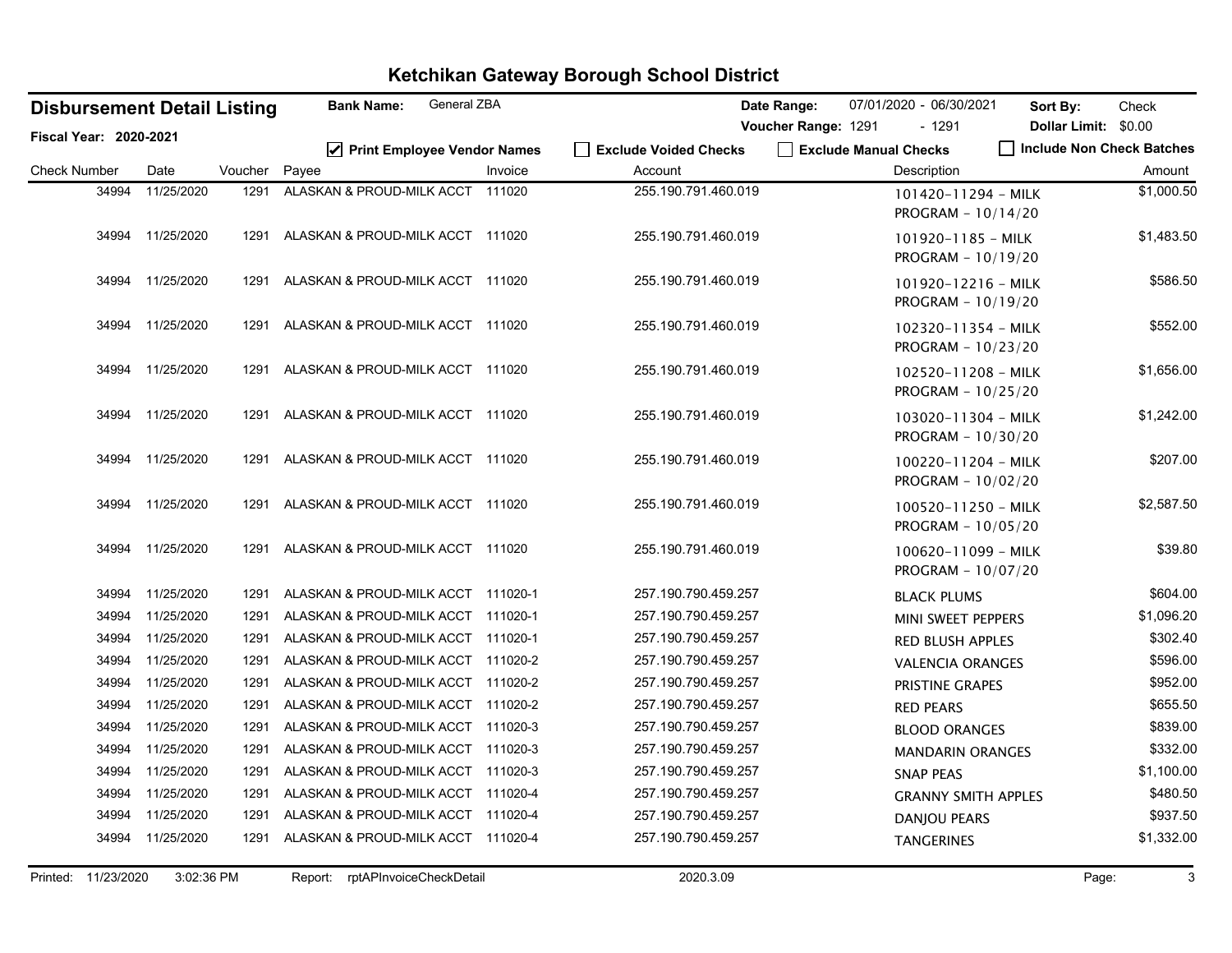| General ZBA<br><b>Bank Name:</b><br><b>Disbursement Detail Listing</b> |                  |         |                                            |              |                                  | Date Range:           | 07/01/2020 - 06/30/2021                                    | Sort By:                                       | Check                                                 |
|------------------------------------------------------------------------|------------------|---------|--------------------------------------------|--------------|----------------------------------|-----------------------|------------------------------------------------------------|------------------------------------------------|-------------------------------------------------------|
| Fiscal Year: 2020-2021                                                 |                  |         |                                            |              |                                  | Voucher Range: 1291   | $-1291$                                                    |                                                | Dollar Limit: \$0.00<br>    Include Non Check Batches |
| <b>Check Number</b>                                                    | Date             | Voucher | ☑ Print Employee Vendor Names<br>Payee     | Invoice      | Exclude Voided Checks<br>Account | Exclude Manual Checks | Description                                                |                                                | Amount                                                |
|                                                                        |                  |         |                                            |              |                                  |                       |                                                            | Check Total:                                   | \$21,444.48                                           |
|                                                                        | 34995 11/25/2020 | 1291    | ALASKAN & PROUD-WILLIAMS,<br>INC.          | 111020       | 100.130.160.450.000              |                       | <b>FOOD &amp; SUPPLIES</b><br><b>PURCHASES - KHS</b>       |                                                | \$191.10                                              |
|                                                                        | 34995 11/25/2020 | 1291    | ALASKAN & PROUD-WILLIAMS, 111020-1<br>INC. |              | 278.192.200.450.278              |                       | <b>OPEN PURCHASE ORDER -</b>                               | PREK/CLASSROOM SUPPLIES                        | \$232.91                                              |
|                                                                        |                  |         |                                            |              |                                  |                       |                                                            | Check Total:                                   | \$424.01                                              |
|                                                                        | 34996 11/25/2020 | 1291    | ASSOC OF ALASKA SCHOOL<br><b>BOARDS</b>    | 18607        | 100.190.511.440.000              |                       | <b>GROUP REGISTRATION -</b><br><b>AASB CONFERENCE</b>      |                                                | \$2,500.00                                            |
|                                                                        | 34996 11/25/2020 | 1291    | ASSOC OF ALASKA SCHOOL<br><b>BOARDS</b>    | 18607        | 100.190.511.440.000              |                       | <b>NEW BOARD MEMBER</b>                                    |                                                | \$99.00                                               |
|                                                                        | 34997 11/25/2020 | 1291    | BLAIR, SANDRA JOYCE                        | 111820       | 100.116.100.421.019              |                       | $10/12 - 11/18/20$                                         | <b>Check Total:</b><br>MILEAGE REIMBURSEMENT - | \$2,599.00<br>\$32.20                                 |
|                                                                        |                  |         |                                            |              |                                  |                       |                                                            | Check Total:                                   | \$32.20                                               |
|                                                                        | 34998 11/25/2020 | 1291    | <b>BOLD DESIGN GROUP</b>                   | 226          | 100.116.450.440.000              |                       | <b>GENERAL LABOR -</b><br><b>TROUBLESHOOTING</b>           |                                                | \$85.00                                               |
| 34998                                                                  | 11/25/2020       | 1291    | <b>BOLD DESIGN GROUP</b>                   | 256          | 100.116.450.440.000              |                       | <b>WEBSITE HOSTING FEED</b>                                |                                                | \$395.67                                              |
|                                                                        |                  |         |                                            |              |                                  |                       |                                                            | Check Total:                                   | \$480.67                                              |
|                                                                        | 34999 11/25/2020 | 1291    | BOTTLED WATER EXPRESS                      | 103120       | 100.190.550.450.000              |                       | OCT 2020 - ADMIN                                           | <b>BOTTLED WATER SERVICE -</b>                 | \$60.00                                               |
|                                                                        | 34999 11/25/2020 | 1291    | <b>BOTTLED WATER EXPRESS</b>               | 103120-kcs   | 100.115.450.450.000              |                       | <b>BOTTLED WATER SERVICE</b><br><b>FOR KCS &amp; ANNEX</b> |                                                | \$252.00                                              |
|                                                                        | 34999 11/25/2020 | 1291    | <b>BOTTLED WATER EXPRESS</b>               | 103120-KHS   | 100.130.450.450.000              |                       | FY21 - KHS OFFICE                                          | <b>BOTTLED WATER SERVICE -</b>                 | \$147.00                                              |
|                                                                        | 34999 11/25/2020 | 1291    | <b>BOTTLED WATER EXPRESS</b>               | 103120-M     | 100.190.600.450.000              |                       | - MAINTENANCE - FY21                                       | BOTTLED WATER DELIVERY                         | \$24.00                                               |
|                                                                        |                  |         |                                            |              |                                  |                       |                                                            | <b>Check Total:</b>                            | \$483.00                                              |
|                                                                        | 35000 11/25/2020 |         | 1291 CARLIN-AUGER, KELLI                   | 112020       | 100.190.600.450.000              |                       | PETTY CASH - FY21 -<br><b>MAINTENANCE</b>                  |                                                | \$200.00                                              |
|                                                                        |                  |         |                                            |              |                                  |                       |                                                            | <b>Check Total:</b>                            | \$200.00                                              |
|                                                                        | 35001 11/25/2020 |         | 1291 CMRS-FP                               | 104824851000 | 100.120.450.433.000              |                       |                                                            | POSTAGE METER REPLENISH                        | \$1,500.00                                            |
|                                                                        |                  |         |                                            |              |                                  |                       |                                                            | Check Total:                                   | \$1,500.00                                            |
| Printed: 11/23/2020                                                    | 3:02:36 PM       |         | Report: rptAPInvoiceCheckDetail            |              | 2020.3.09                        |                       |                                                            |                                                | 4<br>Page:                                            |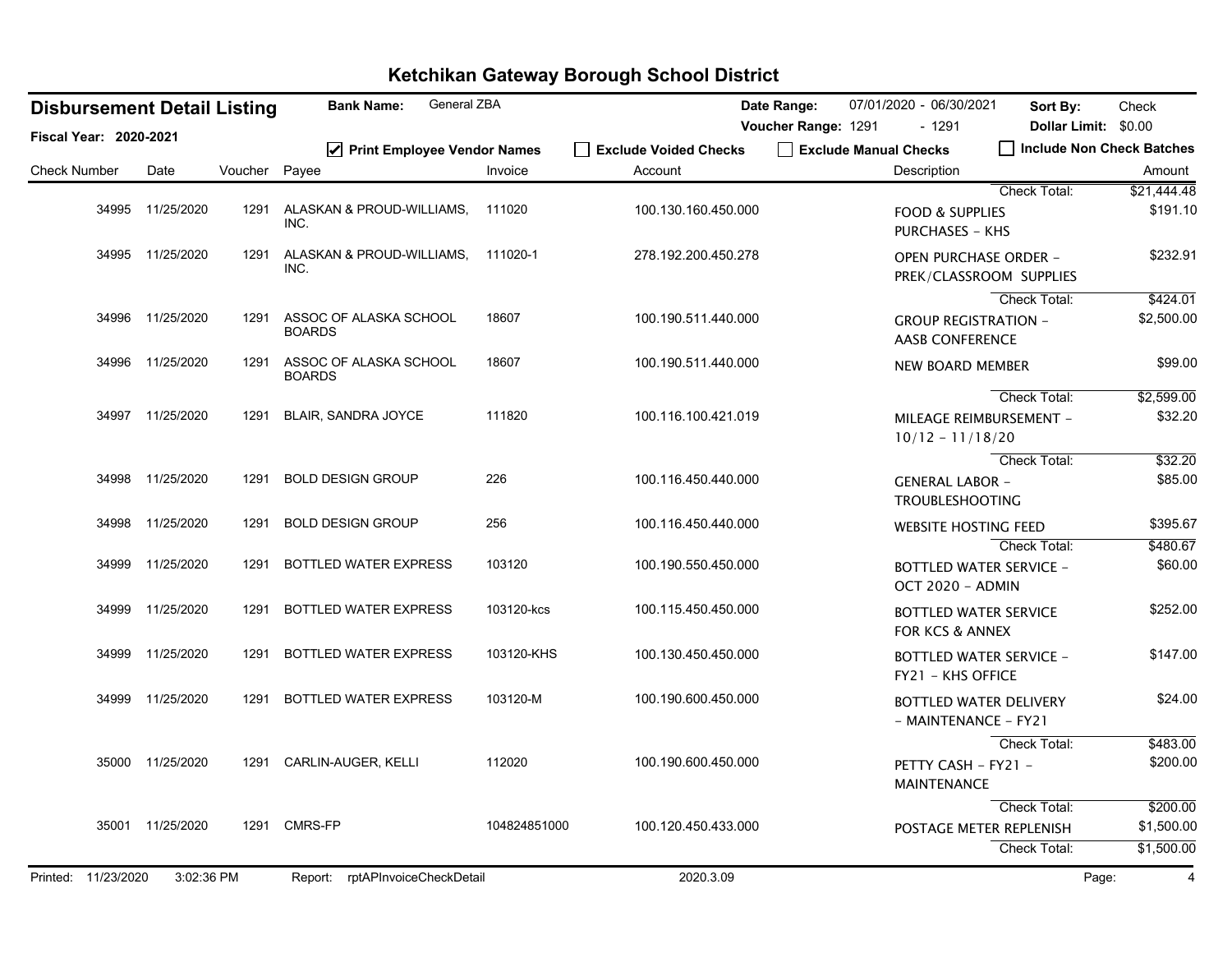| <b>Disbursement Detail Listing</b> |                  |         | <b>Bank Name:</b>                   | General ZBA                   |                       | Date Range:         | 07/01/2020 - 06/30/2021                             | Sort By:                           | Check    |
|------------------------------------|------------------|---------|-------------------------------------|-------------------------------|-----------------------|---------------------|-----------------------------------------------------|------------------------------------|----------|
| Fiscal Year: 2020-2021             |                  |         |                                     |                               |                       | Voucher Range: 1291 | $-1291$                                             | Dollar Limit: \$0.00               |          |
|                                    |                  |         |                                     | ☑ Print Employee Vendor Names | Exclude Voided Checks |                     | Exclude Manual Checks                               | Include Non Check Batches          |          |
| <b>Check Number</b>                | Date             | Voucher | Payee                               | Invoice                       | Account               |                     | Description                                         |                                    | Amount   |
| 35002                              | 11/25/2020       | 1291    |                                     | 111320                        | 100.191.100.450.000   |                     | <b>MEDIA</b>                                        | REIMBURSE - FT SUPPLIES &          | \$642.06 |
|                                    |                  |         |                                     |                               |                       |                     |                                                     | Check Total:                       | \$642.06 |
|                                    | 35003 11/25/2020 | 1291    |                                     | 111120                        | 100.191.100.450.000   |                     | <b>MEDIA</b>                                        | <b>REIMBURSE FT SUPPLIES &amp;</b> | \$96.32  |
|                                    |                  |         |                                     |                               |                       |                     |                                                     | Check Total:                       | \$96.32  |
|                                    | 35004 11/25/2020 | 1291    | CORNWALL, MELANIE RAE               | 111120                        | 100.116.100.451.000   |                     | <b>FY21 STIPEND</b><br>REIMBURSEMENT                |                                    | \$66.00  |
|                                    |                  |         |                                     |                               |                       |                     |                                                     | Check Total:                       | \$66.00  |
|                                    | 35005 11/25/2020 | 1291    |                                     | 111620                        | 100.191.100.430.000   |                     |                                                     | <b>REIMBURSE - FT INTERNET</b>     | \$119.95 |
|                                    |                  |         |                                     |                               |                       |                     |                                                     | Check Total:                       | \$119.95 |
|                                    | 35006 11/25/2020 |         | 1291 CROWE, BRADLEY ROSS            | 111020                        | 100.130.100.491.000   |                     | <b>REIMBURSEMENT FOR</b><br><b>NAFME MEMBERSHIP</b> |                                    | \$138.00 |
|                                    |                  |         |                                     |                               |                       |                     |                                                     | Check Total:                       | \$138.00 |
|                                    | 35007 11/25/2020 | 1291    |                                     | 111920                        | 100.191.100.430.000   |                     |                                                     | <b>REIMBURSE - FT INTERNET</b>     | \$600.00 |
|                                    | 35007 11/25/2020 | 1291    |                                     | 112020                        | 100.191.100.450.000   |                     |                                                     | <b>REIMBURSE - FT SUPPLIES</b>     | \$312.93 |
|                                    |                  |         |                                     |                               |                       |                     |                                                     | <b>Check Total:</b>                | \$912.93 |
|                                    | 35008 11/25/2020 | 1291    |                                     | 112020                        | 100.191.100.430.000   |                     |                                                     | REIMBURSE - FT INTERNET            | \$119.95 |
|                                    |                  |         |                                     |                               |                       |                     |                                                     | Check Total:                       | \$119.95 |
|                                    | 35009 11/25/2020 | 1291    | <b>EAKMAN, MICHELLE</b>             | 112320                        | 100.120.100.450.000   |                     | REIMBURSE SUPPLIES -                                | <b>LANGUAGE COURSE - TV</b>        | \$21.36  |
|                                    | 35009 11/25/2020 | 1291    | <b>EAKMAN, MICHELLE</b>             | 112320                        | 100.120.100.450.000   |                     | <b>SNACKS</b>                                       |                                    | \$43.28  |
|                                    |                  |         |                                     |                               |                       |                     |                                                     | Check Total:                       | \$64.64  |
|                                    | 35010 11/25/2020 |         | 1291 ELLIOT, JENNIFER               | 111820                        | 100.193.103.450.116   |                     | PAINT SUPPLIES                                      | <b>REIMBURSE - WATERCOLOR</b>      | \$48.52  |
|                                    |                  |         |                                     |                               |                       |                     |                                                     | Check Total:                       | \$48.52  |
|                                    | 35011 11/25/2020 | 1291    | FOOD AND NUTRITION<br>SERVICES/DEED | 6201                          | 255.190.791.459.000   |                     | <b>COMMODITIES FOOD</b>                             | DISTRIBUTION FEES - INV#           | \$874.80 |
|                                    |                  |         |                                     |                               |                       |                     |                                                     | Check Total:                       | \$874.80 |
|                                    | 35012 11/25/2020 |         | 1291 FREY, MARISA LOUISE            | 111120                        | 100.114.100.451.000   |                     | FY21 STIPEND                                        |                                    | \$400.00 |
|                                    |                  |         |                                     |                               |                       |                     |                                                     | Check Total:                       | \$400.00 |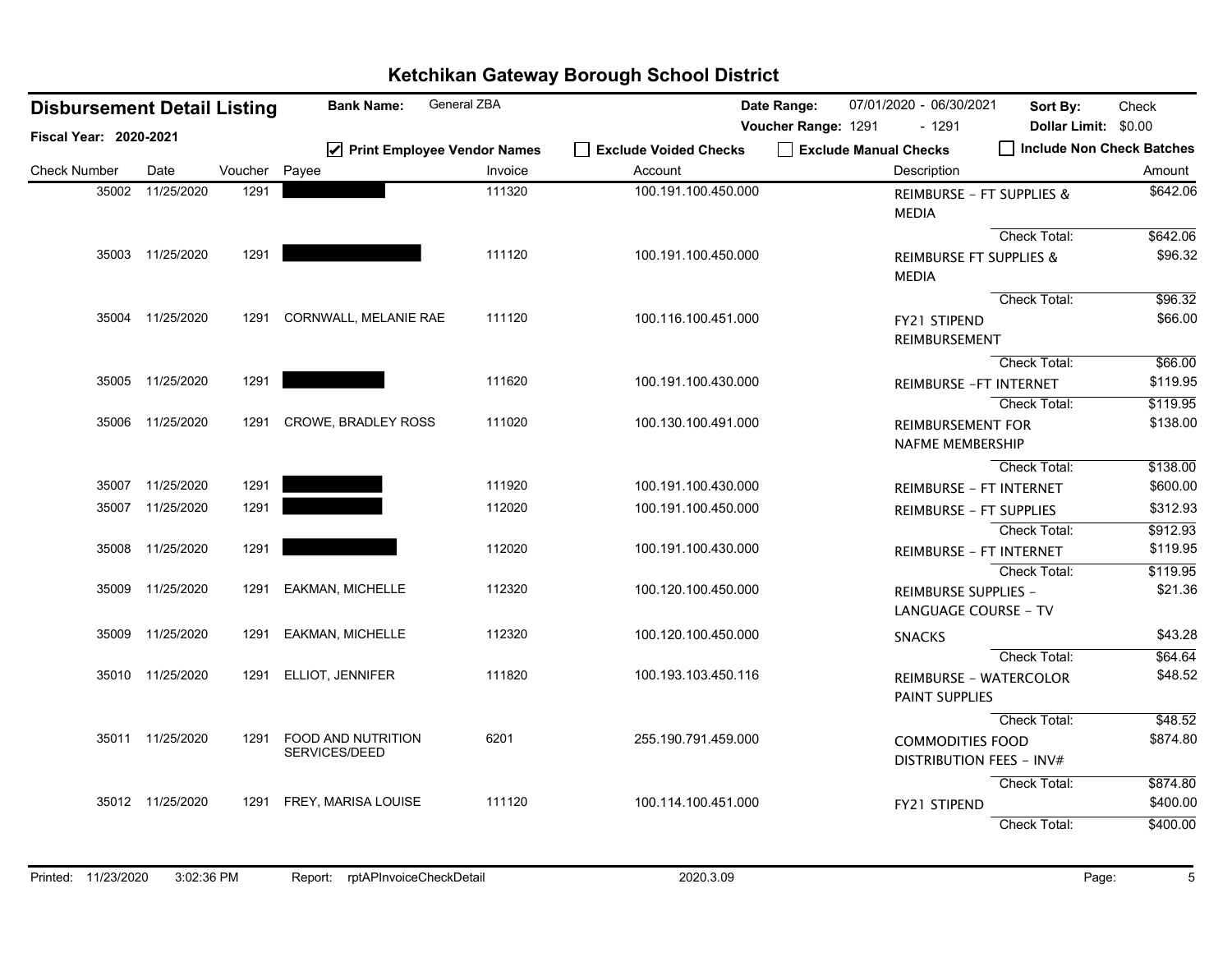| <b>Disbursement Detail Listing</b> |                  |         | General ZBA<br><b>Bank Name:</b>       |            |                                  | Date Range:         | 07/01/2020 - 06/30/2021                            | Sort By:             | Check                     |
|------------------------------------|------------------|---------|----------------------------------------|------------|----------------------------------|---------------------|----------------------------------------------------|----------------------|---------------------------|
| <b>Fiscal Year: 2020-2021</b>      |                  |         |                                        |            |                                  | Voucher Range: 1291 | $-1291$<br>Exclude Manual Checks                   | Dollar Limit: \$0.00 | Include Non Check Batches |
| <b>Check Number</b>                | Date             | Voucher | ☑ Print Employee Vendor Names<br>Payee | Invoice    | Exclude Voided Checks<br>Account |                     | Description                                        |                      | Amount                    |
| 35013                              | 11/25/2020       | 1291    |                                        | 112020     | 100.191.100.440.000              |                     | REIMBURSE - FT SUPPLIES &<br><b>ACTIVITIES</b>     |                      | \$350.00                  |
|                                    |                  |         |                                        |            |                                  |                     |                                                    | Check Total:         | \$350.00                  |
|                                    | 35014 11/25/2020 | 1291    | HARTMAN, ROBIN MICHELLE                | 110520     | 100.130.100.451.000              |                     | <b>FY21 STIPEND</b><br>REIMBURSEMENT               |                      | \$199.63                  |
|                                    |                  |         |                                        |            |                                  |                     |                                                    | Check Total:         | \$199.63                  |
|                                    | 35015 11/25/2020 | 1291    |                                        | 111320     | 100.191.100.430.000              |                     | REIMBURSEMENT-FT<br><b>INTERNET</b>                |                      | \$119.95                  |
|                                    |                  |         |                                        |            |                                  |                     |                                                    | Check Total:         | \$119.95                  |
|                                    | 35016 11/25/2020 | 1291    |                                        | 111120     | 100.191.100.440.000              |                     | FT SERVICES & ACTIVITIES                           |                      | \$1,538.00                |
|                                    | 35016 11/25/2020 | 1291    |                                        | 111120     | 100.191.100.450.000              |                     | REIMBURSE - FT SUPPLIES &<br><b>MEDIA</b>          |                      | \$327.63                  |
|                                    |                  |         |                                        |            |                                  |                     |                                                    | Check Total:         | \$1,865.63                |
|                                    | 35017 11/25/2020 | 1291    | HOLY NAME CATHOLIC SCHOOL 120120       |            | 301.115.600.441.019              |                     | DECEMBER 2020 -LEASE<br><b>PAYMENT</b>             |                      | \$4,452.00                |
|                                    |                  |         |                                        |            |                                  |                     |                                                    | Check Total:         | \$4,452.00                |
|                                    | 35018 11/25/2020 | 1291    |                                        | 111320     | 100.191.100.440.000              |                     | <b>REIMBURSE - FT SERVICES</b>                     |                      | \$160.00                  |
|                                    |                  |         |                                        |            |                                  |                     |                                                    | <b>Check Total:</b>  | \$160.00                  |
|                                    | 35019 11/25/2020 | 1291    | HULL, DAWNA LOVELL                     | 110420     | 100.190.510.450.000              |                     | REIMBURSEMENT - AMAZON<br><b>PURCHASE - OFFICE</b> |                      | \$82.71                   |
|                                    |                  |         |                                        |            |                                  |                     |                                                    | Check Total:         | \$82.71                   |
|                                    | 35020 11/25/2020 | 1291    | J.W. PEPPER & SON, INC.                | 266701767- | 100.130.100.450.000              |                     | <b>KHS SHEET MUSIC</b><br><b>PURCHASES - FY21</b>  |                      | \$14.99                   |
| 35020                              | 11/25/2020       | 1291    | J.W. PEPPER & SON, INC.                | 362989150  | 100.130.100.450.000              |                     | KHS SHEET MUSIC<br><b>PURCHASES - FY21</b>         |                      | \$11.25                   |
| 35020                              | 11/25/2020       | 1291    | J.W. PEPPER & SON, INC.                | 363080069  | 100.130.100.450.000              |                     | KHS SHEET MUSIC<br><b>PURCHASES - FY21</b>         |                      | \$2.25                    |
|                                    | 35020 11/25/2020 | 1291    | J.W. PEPPER & SON, INC.                | 363085267  | 100.130.100.450.000              |                     | KHS SHEET MUSIC<br><b>PURCHASES - FY21</b>         |                      | \$49.99                   |
|                                    |                  |         |                                        |            |                                  |                     |                                                    | Check Total:         | \$78.48                   |
|                                    | 35021 11/25/2020 | 1291    |                                        | 111920     | 100.191.100.440.000              |                     | <b>REIMBURSE - FT ACTIVITIES</b>                   |                      | \$100.00                  |
|                                    |                  |         |                                        |            |                                  |                     |                                                    | Check Total:         | \$100.00                  |
| Printed: 11/23/2020                | 3:02:36 PM       |         | Report: rptAPInvoiceCheckDetail        |            | 2020.3.09                        |                     |                                                    |                      | $6\phantom{1}6$<br>Page:  |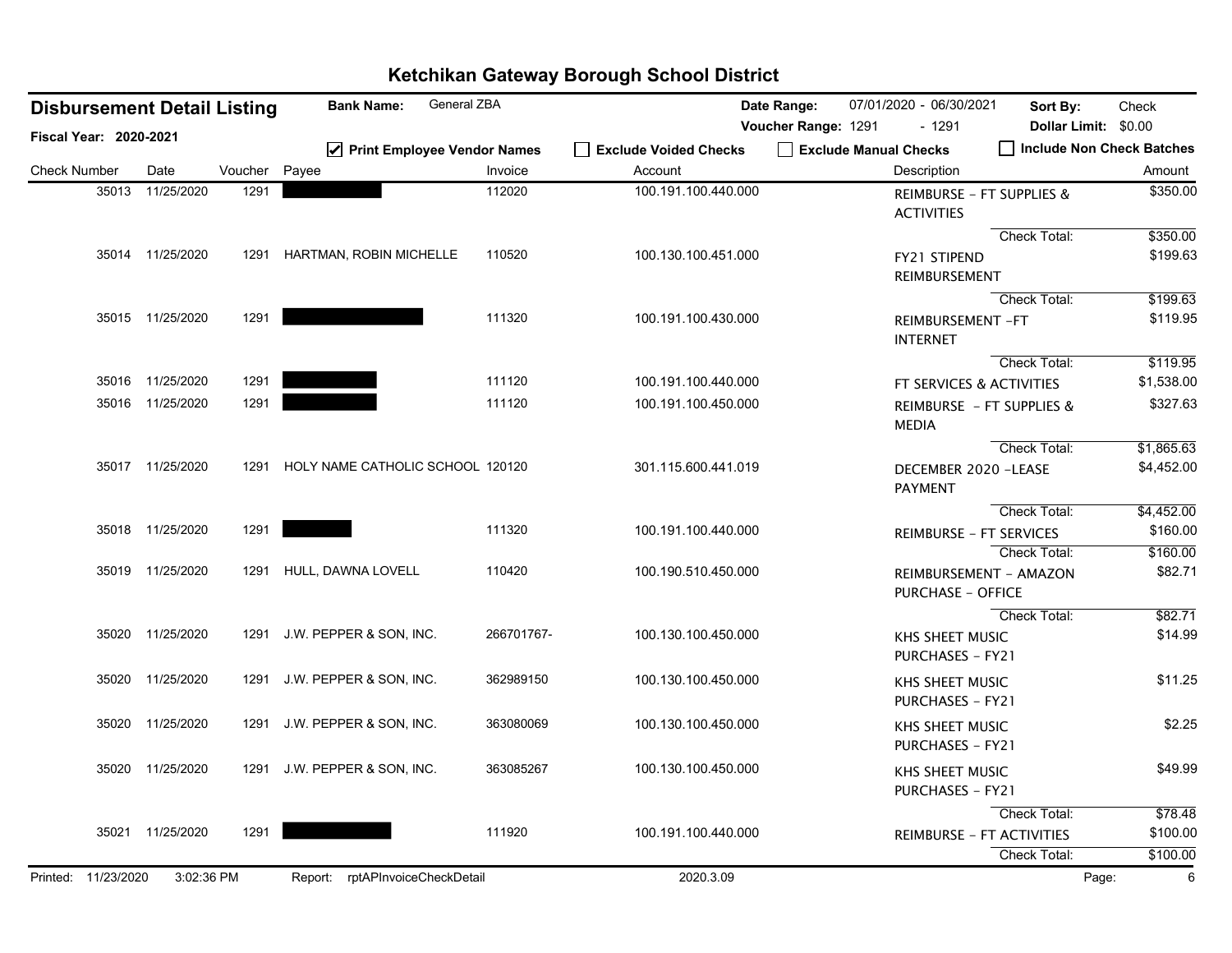| <b>Disbursement Detail Listing</b> |                  |         | General ZBA<br><b>Bank Name:</b>           |             |                       | Date Range:         | 07/01/2020 - 06/30/2021                                        | Sort By:                  | Check      |
|------------------------------------|------------------|---------|--------------------------------------------|-------------|-----------------------|---------------------|----------------------------------------------------------------|---------------------------|------------|
| Fiscal Year: 2020-2021             |                  |         |                                            |             |                       | Voucher Range: 1291 | $-1291$                                                        | Dollar Limit: \$0.00      |            |
|                                    |                  |         | ☑ Print Employee Vendor Names              |             | Exclude Voided Checks |                     | Exclude Manual Checks                                          | Include Non Check Batches |            |
| <b>Check Number</b>                | Date             | Voucher | Payee                                      | Invoice     | Account               |                     | Description                                                    |                           | Amount     |
|                                    | 35022 11/25/2020 | 1291    | <b>KETCHIKAN FIRST ASSEMBLY</b><br>OF GOD  | 120120      | 301.116.600.441.019   |                     | DECEMBER 2020 - LEASE<br><b>PAYMENT</b>                        |                           | \$4,731.00 |
|                                    |                  |         |                                            |             |                       |                     |                                                                | Check Total:              | \$4,731.00 |
|                                    | 35023 11/25/2020 | 1291    | <b>KETCHIKAN GATEWAY</b><br><b>BOROUGH</b> | 120120      | 301.190.550.441.019   |                     | <b>OFFICE SPACE - MONTHLY</b><br>LEASE - DECEMBER 2020         |                           | \$2,475.00 |
|                                    |                  |         |                                            |             |                       |                     |                                                                | Check Total:              | \$2,475.00 |
|                                    | 35024 11/25/2020 | 1291    | KETCHIKAN LOCK & KEY CO.                   | 040579      | 100.190.600.450.000   |                     | PARTS, SUPPLIES & SERVICES<br>- MAINTANANCE - FY21             |                           | \$30.00    |
|                                    |                  |         |                                            |             |                       |                     |                                                                | Check Total:              | \$30.00    |
| 35025                              | 11/25/2020       | 1291    | KETCHIKAN MECHANICAL INC.                  | 19598       | 301.116.600.410.019   |                     | <b>TOILET REPAIR SERVICE -</b><br><b>TSAS ANNEX</b>            |                           | \$173.56   |
|                                    |                  |         |                                            |             |                       |                     |                                                                | Check Total:              | \$173.56   |
|                                    | 35026 11/25/2020 |         | 1291 KLOSTERMAN, SHEILA J                  | 112020      | 100.139.100.451.000   |                     | FY21 STIPEND<br>REIMBURSEMENT                                  |                           | \$252.39   |
|                                    |                  |         |                                            |             |                       |                     |                                                                | <b>Check Total:</b>       | \$252.39   |
|                                    | 35027 11/25/2020 | 1291    |                                            | 111020      | 100.191.100.450.000   |                     | REIMBURSE - FT SUPPLIES &<br><b>MATERIALS</b>                  |                           | \$151.90   |
|                                    |                  |         |                                            |             |                       |                     |                                                                | Check Total:              | \$151.90   |
|                                    | 35028 11/25/2020 | 1291    | MY IDIYA INVESTMENTS LLC                   | 1100        | 282.130.160.410.282   |                     | <b>LASER CUTTER - IN</b><br><b>CLASSROOM TRAINING P-36</b>     |                           | \$375.00   |
| 35028                              | 11/25/2020       | 1291    | MY IDIYA INVESTMENTS LLC                   | 1100        | 282.130.160.410.282   |                     | <b>LASER CUTTER TRAINING-</b><br><b>USE AND BEST PRACTICES</b> |                           | \$600.00   |
| 35028                              | 11/25/2020       | 1291    | MY IDIYA INVESTMENTS LLC                   | 1100        | 282.130.160.410.282   |                     | <b>AIRFARE &amp; TRAVEL COSTS</b>                              |                           | \$450.00   |
|                                    |                  |         |                                            |             |                       |                     |                                                                | <b>Check Total:</b>       | \$1,425.00 |
| 35029                              | 11/25/2020       | 1291    |                                            | 111820      | 100.191.100.430.000   |                     | REIMBURSE - FT INTERNET                                        |                           | \$149.99   |
|                                    |                  |         |                                            |             |                       |                     |                                                                | Check Total:              | \$149.99   |
| 35030                              | 11/25/2020       | 1291    |                                            | 112020      | 100.191.100.430.000   |                     | FT INTERNET                                                    |                           | \$99.99    |
| 35030                              | 11/25/2020       | 1291    |                                            | 112020      | 100.191.100.450.000   |                     | <b>REIMBURSE - FT SUPPLIES</b>                                 |                           | \$6.84     |
|                                    |                  |         |                                            |             |                       |                     |                                                                | Check Total:              | \$106.83   |
| 35031                              | 11/25/2020       | 1291    | NORTHWEST TEXTBOOK<br><b>DEPOSITORY</b>    | 114-302-911 | 100.190.101.450.000   |                     | REMAINING BALANCE OF<br><b>MCGRAW HILL SCIENCE</b>             |                           | \$3,932.40 |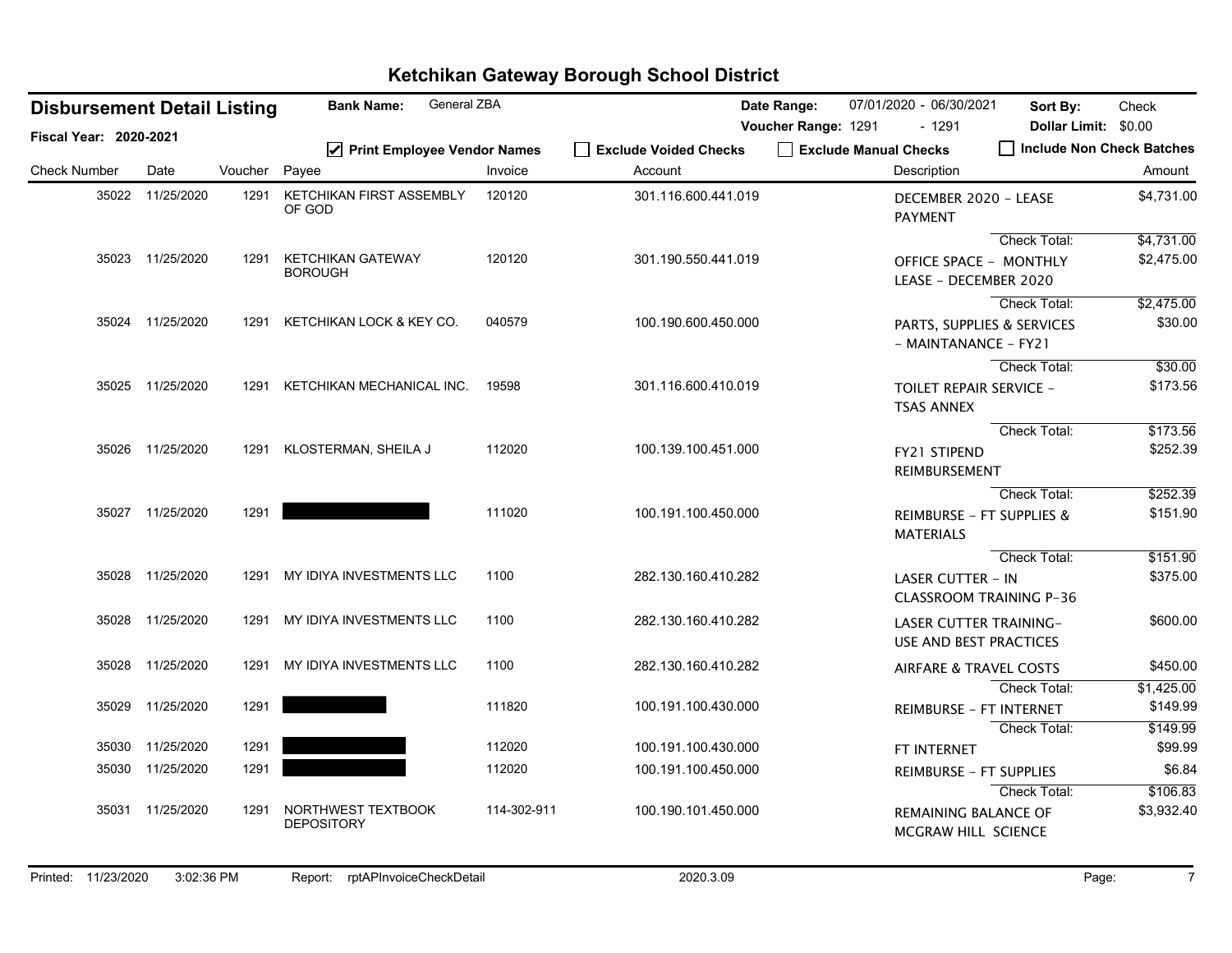| General ZBA<br><b>Bank Name:</b><br><b>Disbursement Detail Listing</b> |                        |                  |         |                                         |             | Date Range:                      | 07/01/2020 - 06/30/2021 | Sort By:                                              | Check                                  |                          |
|------------------------------------------------------------------------|------------------------|------------------|---------|-----------------------------------------|-------------|----------------------------------|-------------------------|-------------------------------------------------------|----------------------------------------|--------------------------|
|                                                                        | Fiscal Year: 2020-2021 |                  |         |                                         |             |                                  | Voucher Range: 1291     | $-1291$                                               | Dollar Limit: \$0.00                   |                          |
| <b>Check Number</b>                                                    |                        | Date             | Voucher | ☑ Print Employee Vendor Names<br>Payee  | Invoice     | Exclude Voided Checks<br>Account |                         | Exclude Manual Checks<br>Description                  | Include Non Check Batches              | Amount                   |
|                                                                        | 35031                  | 11/25/2020       | 1291    | NORTHWEST TEXTBOOK<br><b>DEPOSITORY</b> | 114-302-912 | 100.190.101.450.000              |                         | REMAINING BALANCE OF<br>MCGRAW HILL SCIENCE           |                                        | \$15,921.00              |
|                                                                        |                        | 35031 11/25/2020 | 1291    | NORTHWEST TEXTBOOK<br><b>DEPOSITORY</b> | 114-302-913 | 100.190.101.450.000              |                         | REMAINING BALANCE OF<br>MCGRAW HILL SCIENCE           |                                        | \$12,528.00              |
|                                                                        | 35031                  | 11/25/2020       | 1291    | NORTHWEST TEXTBOOK<br><b>DEPOSITORY</b> | 114-304-331 | 100.190.101.450.000              |                         | <b>REMAINING BALANCE OF</b><br>MCGRAW HILL SCIENCE    |                                        | \$26,481.42              |
|                                                                        | 35031                  | 11/25/2020       | 1291    | NORTHWEST TEXTBOOK<br><b>DEPOSITORY</b> | 114-304-332 | 100.190.101.450.000              |                         | REMAINING BALANCE OF<br>MCGRAW HILL SCIENCE           |                                        | \$6,886.32               |
|                                                                        | 35031                  | 11/25/2020       | 1291    | NORTHWEST TEXTBOOK<br><b>DEPOSITORY</b> | 114-304-333 | 100.190.101.450.000              |                         | <b>REMAINING BALANCE OF</b><br>MCGRAW HILL SCIENCE    |                                        | \$2,636.28               |
|                                                                        |                        | 35031 11/25/2020 | 1291    | NORTHWEST TEXTBOOK<br><b>DEPOSITORY</b> | 114-304-334 | 100.190.101.450.000              |                         | <b>REMAINING BALANCE OF</b><br>MCGRAW HILL SCIENCE    |                                        | \$4,123.44               |
|                                                                        | 35031                  | 11/25/2020       | 1291    | NORTHWEST TEXTBOOK<br><b>DEPOSITORY</b> | 114-304-335 | 100.190.101.450.000              |                         | REMAINING BALANCE OF<br><b>MCGRAW HILL SCIENCE</b>    |                                        | \$8,200.50               |
|                                                                        |                        | 35031 11/25/2020 | 1291    | NORTHWEST TEXTBOOK<br><b>DEPOSITORY</b> | 114-304-336 | 100.190.101.450.000              |                         | REMAINING BALANCE OF<br><b>MCGRAW HILL SCIENCE</b>    |                                        | \$14,586.12              |
|                                                                        | 35031                  | 11/25/2020       | 1291    | NORTHWEST TEXTBOOK<br><b>DEPOSITORY</b> | 114-304-337 | 100.190.101.450.000              |                         | REMAINING BALANCE OF<br>MCGRAW HILL SCIENCE           |                                        | \$12,986.82              |
|                                                                        |                        | 35031 11/25/2020 | 1291    | NORTHWEST TEXTBOOK<br><b>DEPOSITORY</b> | 114-304-338 | 100.190.101.450.000              |                         | REMAINING BALANCE OF<br>MCGRAW HILL SCIENCE           |                                        | \$6,450.36               |
|                                                                        |                        | 35032 11/25/2020 | 1291    | OROZCO, SARA DOVE                       | V611494     | 100.193.100.379.115              |                         | PHYSICAL REIMBURSEMENT<br>- PHYSICAL                  | Check Total:                           | \$114,732.66<br>\$150.00 |
|                                                                        |                        | 35033 11/25/2020 | 1291    | PACIFIC PRINTING, LLC                   | 2053        | 277.139.450.440.277              |                         | <b>SCREENPRINITING SERVICES</b>                       | <b>Check Total:</b>                    | \$150.00<br>\$131.90     |
|                                                                        | 35034                  | 11/25/2020       | 1291    | <b>PDC ENGINEERS</b>                    | 47345       | 500.130.883.416.511              |                         | <b>CONSTRUCTION</b><br><b>ADMINISTRATION SERVICES</b> | Check Total:                           | \$131.90<br>\$215.00     |
|                                                                        |                        | 35035 11/25/2020 | 1291    | PECKHAM, WESTINA O                      | 111320      | 100.116.450.440.000              |                         | REIMBURSE - ZOOM                                      | Check Total:<br>ACCOUNT - JUN-AUG 2020 | \$215.00<br>\$59.97      |
|                                                                        | Printed: 11/23/2020    | 3:02:36 PM       |         | rptAPInvoiceCheckDetail<br>Report:      |             | 2020.3.09                        |                         |                                                       |                                        | 8<br>Page:               |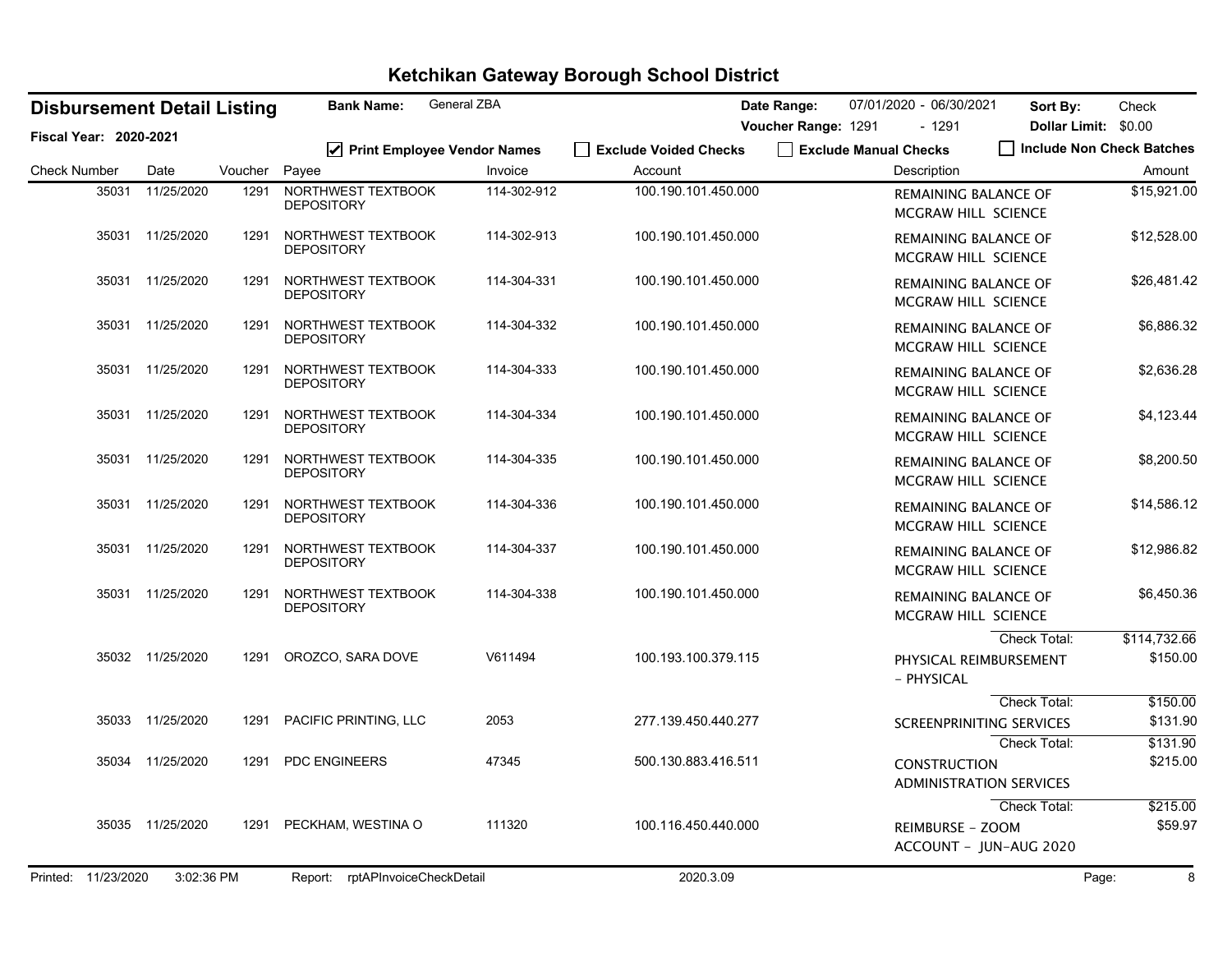| <b>Disbursement Detail Listing</b> |                  |               | General ZBA<br><b>Bank Name:</b>               |               |                                  | Date Range:         | 07/01/2020 - 06/30/2021                      | Sort By:                       | Check                               |
|------------------------------------|------------------|---------------|------------------------------------------------|---------------|----------------------------------|---------------------|----------------------------------------------|--------------------------------|-------------------------------------|
| Fiscal Year: 2020-2021             |                  |               |                                                |               |                                  | Voucher Range: 1291 | - 1291                                       | Dollar Limit: \$0.00           |                                     |
| <b>Check Number</b>                | Date             | Voucher Payee | Print Employee Vendor Names                    | Invoice       | Exclude Voided Checks<br>Account |                     | Exclude Manual Checks<br>Description         |                                | Include Non Check Batches<br>Amount |
|                                    |                  |               |                                                |               |                                  |                     |                                              | <b>Check Total:</b>            | 559.97                              |
|                                    | 35036 11/25/2020 | 1291          | PETERS, FRITZ JOHN                             | 111220        | 100.190.600.450.000              |                     | <b>FY21 CLOTHING</b>                         |                                | \$33.72                             |
|                                    |                  |               |                                                |               |                                  |                     |                                              | Check Total:                   | \$33.72                             |
|                                    | 35037 11/25/2020 | 1291          | PRESIDIO NETWORKED<br>SOLUTIONS GROUP, LLC     | 6013220014385 | 100.190.360.457.000              |                     | 802.11AC W2 AP                               |                                | \$29,227.60                         |
|                                    |                  |               |                                                |               |                                  |                     |                                              | Check Total:                   | \$29,227.60                         |
|                                    | 35038 11/25/2020 | 1291          |                                                | 111920        | 100.191.100.430.000              |                     | <b>REIMBURSE - FT INTERNET</b>               |                                | \$174.99                            |
|                                    |                  |               |                                                |               |                                  |                     |                                              | Check Total:                   | \$174.99                            |
|                                    | 35039 11/25/2020 | 1291          | <b>RENAISSANCE</b>                             | 519117-301239 | 281.190.100.450.281              |                     | LEVEL 5 - SUBSCRIPTION                       | <b>CUSTOM DATA INTEGRATIN</b>  | \$2,500.00                          |
|                                    |                  |               |                                                |               |                                  |                     |                                              | Check Total:                   | \$2,500.00                          |
|                                    | 35040 11/25/2020 | 1291          | <b>SCHMOLCK MECHANICAL</b><br>CONTRACTOR, INC. | PYMT-3        | 500.130.880.523.511              |                     | OCT 2020 - KHS BOILER<br>PROGRESSIVE BILLING |                                | \$80,020.00                         |
|                                    |                  |               |                                                |               |                                  |                     |                                              | Check Total:                   | \$80,020.00                         |
|                                    | 35041 11/25/2020 | 1291          | <b>SCRIPPS NATIONAL SPELLING</b><br><b>BEE</b> | SK32-364107   | 100.116.100.491.000              |                     |                                              | <b>SCHOOL ENROLLMENT 2021</b>  | \$182.50                            |
|                                    |                  |               |                                                |               |                                  |                     |                                              | Check Total:                   | \$182.50                            |
|                                    | 35042 11/25/2020 | 1291          |                                                | 111320        | 100.191.100.450.000              |                     | <b>MEDIA</b>                                 | REIMBURSE - FT SUPPLIES &      | \$199.00                            |
|                                    | 35042 11/25/2020 | 1291          |                                                | 112020        | 100.191.100.430.000              |                     | <b>REIMBURSE - FT INTERNET</b>               |                                | \$89.95                             |
|                                    |                  |               |                                                |               |                                  |                     |                                              | Check Total:                   | \$288.95                            |
|                                    | 35043 11/25/2020 | 1291          | SILCOX, CAILIN                                 | 112020        | 100.192.200.410.000              |                     | - 5 DAYS IN-DISTRICT -                       | <b>CONTRACTED OT SERVICES</b>  | \$3,400.00                          |
|                                    | 35043 11/25/2020 | 1291          | SILCOX, CAILIN                                 | 112020        | 100.192.200.410.000              |                     | 2 DAYS OFF SITE<br><b>PAPERWORK</b>          |                                | \$800.00                            |
|                                    | 35043 11/25/2020 | 1291          | SILCOX, CAILIN                                 | 112020        | 100.192.200.410.000              |                     | 3 HOURS DISTANCE<br><b>SUPERVISION &amp;</b> |                                | \$255.00                            |
|                                    |                  |               |                                                |               |                                  |                     |                                              | Check Total:                   | \$4,455.00                          |
|                                    | 35044 11/25/2020 | 1291          | SOUTH TONGASS ALLIANCE<br><b>CHURCH</b>        | V213443       | 301.116.600.441.019              |                     | DECEMBER 2020 LEASE<br><b>PAYMENT</b>        |                                | \$3,551.00                          |
|                                    |                  |               |                                                |               |                                  |                     |                                              | Check Total:                   | \$3,551.00                          |
|                                    | 35045 11/25/2020 | 1291          | SOUTHEAST FENCE<br><b>SPECIALISTS</b>          | 796           | 100.120.600.450.000              |                     | MATERIALS, HARDWARE,                         | <b>LABOR TO CONTSTRUCT 13'</b> | \$2,700.00                          |
| Printed: 11/23/2020                | 3:02:36 PM       |               | Report: rptAPInvoiceCheckDetail                |               | 2020.3.09                        |                     |                                              |                                | Page:<br>9                          |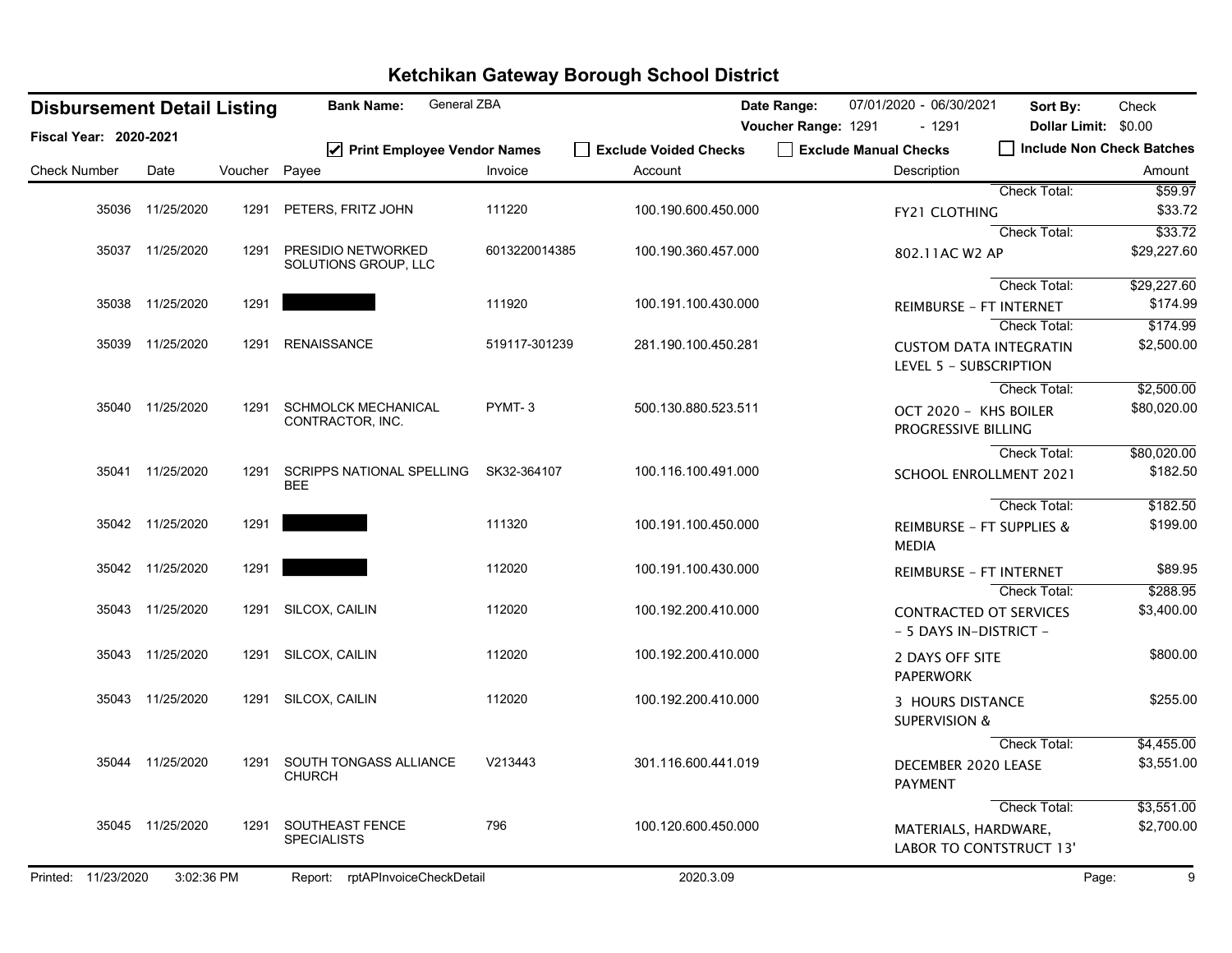| <b>Disbursement Detail Listing</b> |                  |         | General ZBA<br><b>Bank Name:</b>       |                 |                                  | Date Range:         | 07/01/2020 - 06/30/2021                                   | Sort By:                  | Check                |
|------------------------------------|------------------|---------|----------------------------------------|-----------------|----------------------------------|---------------------|-----------------------------------------------------------|---------------------------|----------------------|
| Fiscal Year: 2020-2021             |                  |         |                                        |                 |                                  | Voucher Range: 1291 | - 1291                                                    | Dollar Limit: \$0.00      |                      |
| <b>Check Number</b>                | Date             | Voucher | ☑ Print Employee Vendor Names<br>Payee | Invoice         | Exclude Voided Checks<br>Account |                     | Exclude Manual Checks<br>Description                      | Include Non Check Batches | Amount               |
|                                    |                  |         |                                        |                 |                                  |                     |                                                           |                           |                      |
| 35045                              | 11/25/2020       | 1291    | SOUTHEAST FENCE<br><b>SPECIALISTS</b>  | 796             | 100.120.600.450.000              |                     | PRIVACY SLATS                                             |                           | \$552.00             |
|                                    |                  |         |                                        |                 |                                  |                     |                                                           | Check Total:              | \$3,252.00           |
|                                    | 35046 11/25/2020 | 1291    | <b>SRMC</b>                            | KGBSD ASMT RTNR | 100.190.600.410.000              |                     | <b>DISTRICTWIDE SECURITY</b><br>ASSESSMENT                |                           | \$8,416.68           |
|                                    |                  |         |                                        |                 |                                  |                     |                                                           | Check Total:              | \$8,416.68           |
|                                    | 35047 11/25/2020 | 1291    |                                        | 112020          | 100.191.100.430.000              |                     | FT INTERNET                                               |                           | \$74.95              |
| 35047                              | 11/25/2020       | 1291    |                                        | 112020          | 100.191.100.440.000              |                     | FT ACTIVITIES/SERVICES                                    |                           | \$50.00              |
|                                    | 35047 11/25/2020 | 1291    |                                        | 112020          | 100.191.100.450.000              |                     | <b>REIMBURSE - FT SUPPLIES</b>                            |                           | \$25.61              |
|                                    |                  |         |                                        |                 |                                  |                     |                                                           | Check Total:              | \$150.56             |
|                                    | 35048 11/25/2020 | 1291    |                                        | 112020          | 100.191.100.450.000              |                     | <b>REIMBURSE - FT SUPPLIES</b>                            |                           | \$54.33              |
|                                    |                  |         |                                        |                 |                                  |                     |                                                           | Check Total:              | \$54.33              |
|                                    | 35049 11/25/2020 | 1291    |                                        | 112020          | 100.191.100.430.000              |                     |                                                           | REIMBURSE - FT INTERNET   | \$128.90             |
|                                    | 35050 11/25/2020 | 1291    | <b>TONGASS BUSINESS CENTER</b>         | 151416-0        | 100.111.100.450.000              |                     | BOARD, MARKER 48 x 36                                     | Check Total:              | \$128.90<br>\$223.92 |
|                                    |                  |         |                                        |                 |                                  |                     | <b>WHITEBOARD</b>                                         |                           |                      |
|                                    | 35050 11/25/2020 | 1291    | TONGASS BUSINESS CENTER                | 153515-0        | 100.190.510.450.000              |                     | <b>OFFICE SUPPLIES - RULER,</b><br>LANYARD, 3 RING BINDER |                           | \$72.19              |
|                                    | 35050 11/25/2020 | 1291    | <b>TONGASS BUSINESS CENTER</b>         | 153554-0        | 100.116.100.450.000              |                     | <b>COPY PAPER &amp; SUPPLIES</b>                          |                           | \$28.55              |
|                                    |                  |         |                                        |                 |                                  |                     |                                                           | <b>Check Total:</b>       | \$324.66             |
|                                    | 35051 11/25/2020 | 1291    | TRIPHASE ELECTRICAL SUPPLY 31974       |                 | 100.190.600.450.000              |                     | <b>ELECTRICAL PARTS &amp;</b><br>SUPPLIES PURCHASES -     |                           | \$4,607.08           |
|                                    | 35051 11/25/2020 | 1291    | TRIPHASE ELECTRICAL SUPPLY 32055       |                 | 100.190.600.450.000              |                     | 12V 35A/HR BOLT TYPE                                      | SEALED LED ACID BATTERY   | \$259.66             |
|                                    | 35051 11/25/2020 | 1291    | TRIPHASE ELECTRICAL SUPPLY 32055       |                 | 100.190.600.450.000              |                     | <b>ACID BATTERY</b>                                       | 12V 12A/HR SEALED LEAD    | \$420.54             |
|                                    | 35051 11/25/2020 | 1291    | TRIPHASE ELECTRICAL SUPPLY 32055       |                 | 100.190.600.450.000              |                     | 12 V 9A/HR SEALED LED                                     | ACID BATTERY - 5 PER CASE | \$1,263.25           |
|                                    | 35051 11/25/2020 | 1291    | TRIPHASE ELECTRICAL SUPPLY 32055       |                 | 100.190.600.450.000              |                     | <b>ACID BATTERY</b>                                       | 6V 4AMP/HR SEALED LEAD    | \$512.70             |
|                                    |                  |         |                                        |                 |                                  |                     |                                                           | Check Total:              | \$7,063.23           |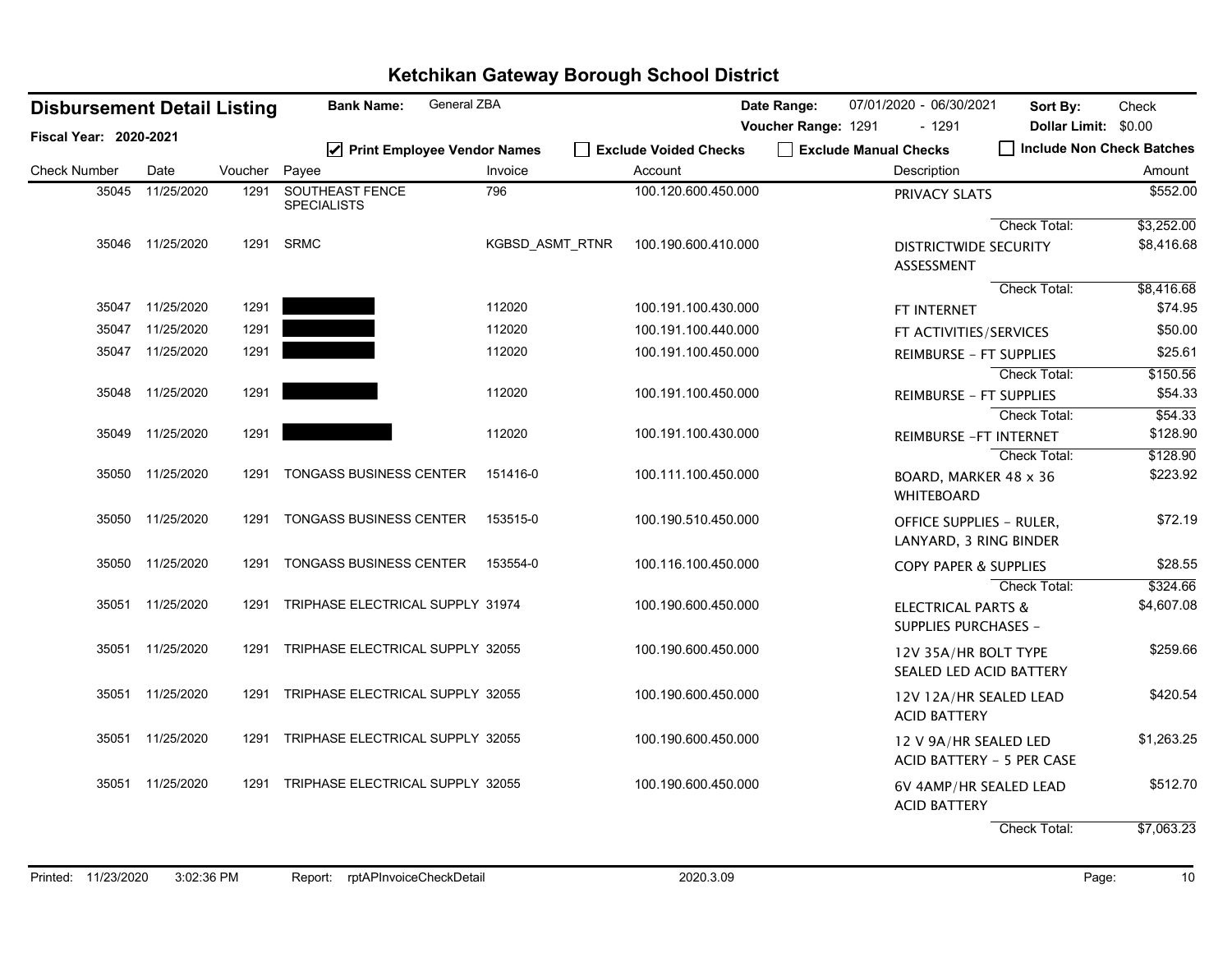|                        |       | <b>Disbursement Detail Listing</b> |         | <b>Bank Name:</b>                  | <b>General ZBA</b>                       |                                  | Date Range:         | 07/01/2020 - 06/30/2021                | Sort By:            | Check                                             |
|------------------------|-------|------------------------------------|---------|------------------------------------|------------------------------------------|----------------------------------|---------------------|----------------------------------------|---------------------|---------------------------------------------------|
| Fiscal Year: 2020-2021 |       |                                    |         |                                    |                                          |                                  | Voucher Range: 1291 | $-1291$<br>Exclude Manual Checks       |                     | Dollar Limit: \$0.00<br>Include Non Check Batches |
| <b>Check Number</b>    |       | Date                               | Voucher | Payee                              | ☑ Print Employee Vendor Names<br>Invoice | Exclude Voided Checks<br>Account |                     | Description                            |                     | Amount                                            |
|                        | 35052 | 11/25/2020                         | 1291    | <b>TYLER TECHNOLOGIES</b>          | 025-314781                               | 100.190.560.440.000              |                     | <b>MAINTENANCE</b><br>START-01/01/21 - |                     | \$481.69                                          |
|                        |       | 35053 11/25/2020                   |         | 1291 US FOODS                      | 110920                                   | 255.190.791.459.019              |                     | 3344284 - BREAKFAST<br><b>PROGRAM</b>  | <b>Check Total:</b> | \$481.69<br>\$915.69                              |
|                        |       | 35053 11/25/2020                   | 1291    | US FOODS                           | 110920                                   | 255.190.791.459.019              |                     | 3344284 - LUNCH                        |                     | \$570.41                                          |
|                        | 35053 | 11/25/2020                         | 1291    | US FOODS                           | 110920                                   | 255.190.791.459.019              |                     | 3344286 - BREAKFAST<br><b>PROGRAM</b>  |                     | \$1,554.15                                        |
|                        |       | 35053 11/25/2020                   | 1291    | US FOODS                           | 110920                                   | 255.190.791.459.019              |                     | 3344286 - LUNCH                        |                     | \$215.87                                          |
|                        | 35053 | 11/25/2020                         | 1291    | US FOODS                           | 110920                                   | 255.190.791.459.019              |                     | 3344288 - LUNCH                        |                     | \$37.64                                           |
|                        |       | 35053 11/25/2020                   | 1291    | US FOODS                           | 110920                                   | 255.190.791.469.019              |                     | 3343697 - NON FOOD                     |                     | \$299.64                                          |
|                        |       | 35053 11/25/2020                   | 1291    | US FOODS                           | 111220                                   | 255.190.791.459.019              |                     | 3346819 - BREAKFAST<br><b>PROGRAM</b>  |                     | \$867.41                                          |
|                        |       | 35053 11/25/2020                   | 1291    | US FOODS                           | 111220                                   | 255.190.791.459.019              |                     | 3346819 - LUNCH                        |                     | \$3,438.21                                        |
|                        | 35053 | 11/25/2020                         | 1291    | US FOODS                           | 111220                                   | 255.190.791.459.019              |                     | 3346820 - BREAKFAST<br><b>PROGRAM</b>  |                     | \$807.39                                          |
|                        | 35053 | 11/25/2020                         | 1291    | US FOODS                           | 111220                                   | 255.190.791.459.019              |                     | 3346820 - LUNCH                        |                     | \$3,582.18                                        |
|                        |       | 35053 11/25/2020                   | 1291    | US FOODS                           | 111220                                   | 255.190.791.459.019              |                     | 3346821 - BREAKFAST<br><b>PRORAM</b>   |                     | \$1,174.77                                        |
|                        |       | 35053 11/25/2020                   | 1291    | US FOODS                           | 111220                                   | 255.190.791.459.019              |                     | 3346821 - LUNCH                        |                     | \$768.12                                          |
|                        | 35053 | 11/25/2020                         | 1291    | US FOODS                           | 111220                                   | 255.190.791.459.019              |                     | 3342128 - LUNCH                        |                     | \$104.68                                          |
|                        |       | 35053 11/25/2020                   | 1291    | US FOODS                           | 111620                                   | 255.190.791.459.019              |                     | 3351862 - BREAKFAST<br><b>PROGRAM</b>  |                     | \$597.15                                          |
|                        |       | 35053 11/25/2020                   | 1291    | US FOODS                           | 111620                                   | 255.190.791.459.019              |                     | 3351862 - LUNCH                        |                     | \$239.95                                          |
|                        |       | 35053 11/25/2020                   | 1291    | US FOODS                           | 111620                                   | 255.190.791.459.019              |                     | 3351863 - BREAKFAST<br><b>PROGRAM</b>  |                     | \$358.65                                          |
|                        | 35053 | 11/25/2020                         | 1291    | US FOODS                           | 111620                                   | 255.190.791.459.019              |                     | 3351863 - LUNCH                        |                     | \$518.64                                          |
|                        | 35053 | 11/25/2020                         | 1291    | US FOODS                           | 111920                                   | 255.190.791.459.019              |                     | 3354694 - BREAKFAST<br><b>PROGRAM</b>  |                     | \$333.39                                          |
|                        |       | 35053 11/25/2020                   | 1291    | US FOODS                           | 111920                                   | 255.190.791.459.019              |                     | 3354694 - LUNCH                        |                     | \$1,712.53                                        |
| Printed: 11/23/2020    |       | 3:02:36 PM                         |         | rptAPInvoiceCheckDetail<br>Report: |                                          | 2020.3.09                        |                     |                                        |                     | 11<br>Page:                                       |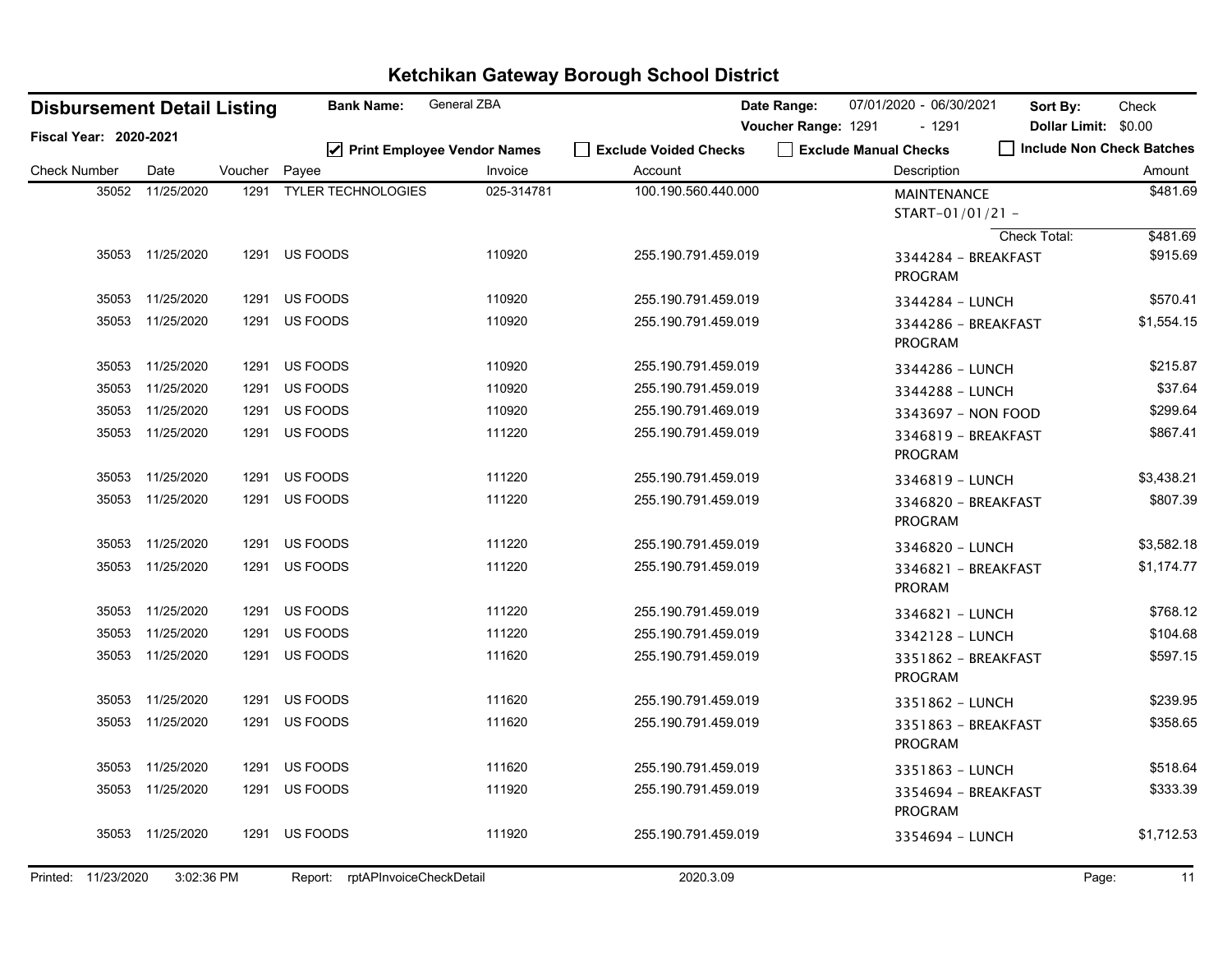| <b>Disbursement Detail Listing</b> |            | <b>General ZBA</b><br><b>Bank Name:</b> |                                        |         | Date Range:           | 07/01/2020 - 06/30/2021 | Sort By:                                                   | Check                       |                           |
|------------------------------------|------------|-----------------------------------------|----------------------------------------|---------|-----------------------|-------------------------|------------------------------------------------------------|-----------------------------|---------------------------|
| <b>Fiscal Year: 2020-2021</b>      |            |                                         |                                        |         |                       | Voucher Range: 1291     | $-1291$                                                    | <b>Dollar Limit:</b>        | \$0.00                    |
|                                    |            |                                         | ☑ Print Employee Vendor Names          |         | Exclude Voided Checks |                         | Exclude Manual Checks                                      | □ Include Non Check Batches |                           |
| <b>Check Number</b>                | Date       | Voucher Payee                           |                                        | Invoice | Account               |                         | Description                                                |                             | Amount                    |
| 35053                              | 11/25/2020 | 1291                                    | US FOODS                               | 111920  | 255.190.791.459.019   |                         | 3354695 - BREAKFAST<br><b>PROGRAM</b>                      |                             | \$698.60                  |
| 35053                              | 11/25/2020 | 1291                                    | US FOODS                               | 111920  | 255.190.791.459.019   |                         | 3354695 - LUNCH                                            |                             | \$410.46                  |
| 35053                              | 11/25/2020 | 1291                                    | US FOODS                               | 111920  | 255.190.791.459.019   |                         | 3354696 - BREAKFAST<br><b>PROGRAM</b>                      |                             | \$637.89                  |
| 35053                              | 11/25/2020 | 1291                                    | US FOODS                               | 111920  | 255.190.791.459.019   |                         | 3354696 - LUNCH                                            |                             | \$148.32                  |
| 35053                              | 11/25/2020 | 1291                                    | US FOODS                               | 111920  | 255.190.791.469.019   |                         | 3354695 - NON FOOD                                         | Check Total:                | \$228.04<br>\$20,219.78   |
| 35054                              | 11/25/2020 | 1291                                    |                                        | 211300  | 255.000.901.020.000   |                         | LUNCH ACCOUNT REFUND -<br>#246985                          |                             | \$8.05                    |
| 35054                              | 11/25/2020 | 1291                                    |                                        | 211300  | 255.000.901.020.000   |                         | #284253                                                    |                             | \$96.50                   |
| 35054                              | 11/25/2020 | 1291                                    |                                        | 211300  | 255.000.901.020.000   |                         | #222045                                                    |                             | \$72.55                   |
|                                    |            |                                         |                                        |         |                       |                         |                                                            | <b>Check Total:</b>         | \$177.10                  |
| 35055                              | 11/25/2020 | 1291                                    | VERITIV OPERATING COMPANY 655-22614580 |         | 100.190.600.450.000   |                         | <b>IANITORIAL SUPPLIES - SEE</b><br><b>ATTACHED ORDER</b>  |                             | \$29.12                   |
| 35055                              | 11/25/2020 | 1291                                    | VERITIV OPERATING COMPANY 65522613790  |         | 100.190.600.450.000   |                         | <b>JANITORIAL SUPPLIES</b>                                 |                             | \$7,759.14                |
| 35055                              | 11/25/2020 | 1291                                    | VERITIV OPERATING COMPANY V388391      |         | 100.190.600.450.000   |                         | HAND SOAP 1250 ML<br>RELIABLE BRAND FOAM                   |                             | \$6,075.69                |
| 35056                              | 11/25/2020 | 1291                                    | <b>WALTER, KATHERINE</b>               | 111320  | 100.192.200.410.000   |                         | <b>CONTRACTED OT SERVICES</b><br>- VIRTUAL INDISTRICT DAYS | Check Total:                | \$13,863.95<br>\$3,400.00 |
| 35056                              | 11/25/2020 | 1291                                    | WALTER, KATHERINE                      | 111320  | 100.192.200.410.000   |                         | <b>TWO DAYS OFF-SITE</b><br>PAPERWORK DAYS                 |                             | \$800.00                  |
| 35056                              | 11/25/2020 |                                         | 1291 WALTER, KATHERINE                 | 111320  | 100.192.200.410.000   |                         | <b>OFF-SITE HOURS</b>                                      |                             | \$85.00                   |
|                                    |            |                                         |                                        |         |                       |                         |                                                            | <b>Check Total:</b>         | \$4,285.00                |
|                                    |            |                                         |                                        |         |                       |                         |                                                            | <b>Bank Total:</b>          | \$350,320.97              |